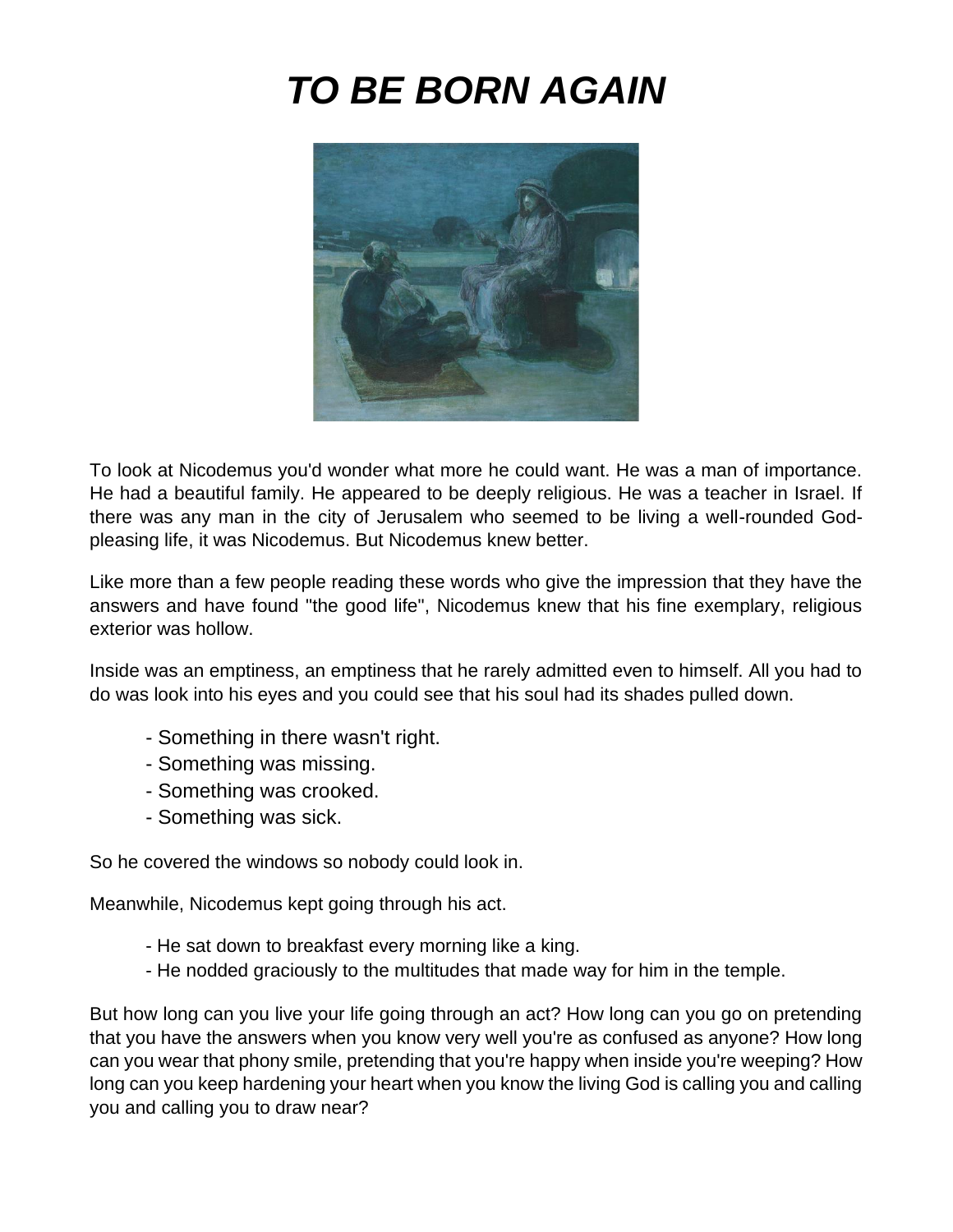What keeps us from breaking down, admitting we need help, and going wherever we have to go, doing whatever we have to do to get this heart healed?

# **It's our pride.**



- We don't want anyone to know what a mess we are inside.
- We don't even want to admit it to ourselves.
- We're so proud we don't even want to confess it to God who sees it all quite clearly.

Pride – that poisonous weed, planted (with our permission) in our hearts by Satan himself. We love it so much. It looks so beauti-ful to us we'd rather lose God and let that weed go on growing. We let it grow on and on until it has poisoned everything about us – blinded us to the truth and turned our hearts to granite. Until there's nothing left of us but that hideous monstrosity growing in our desert-dry hearts, killing every good thought that comes into our minds and marking us for the harvest day of God's judgment.

Nothing in us will ever change until that poisonous weed of pride is pulled up by the roots, even if everything else in us has to come with it.

Nicodemus, like so many of us, wouldn't admit the shape he was in until Jesus came to town. As he stood on the edge of the crowd and listened to Jesus speak,

- it was like fresh water coming into a desert,

- it was like day breaking forth in the middle of the night.

# Suddenly,

all his importance,

all his fancy religious ideas,

all those flowery prayers he could pray, showed up as so much filth.

Nicodemus looked at himself and saw an empty, wasted life.

A lot of people, when they get a dose of truth, simply can't stand it. They turn and run. They hide their faces until they are buried in darkness. Or, they run to a church where nobody will ever bother them with truth. At least Nicodemus didn't run.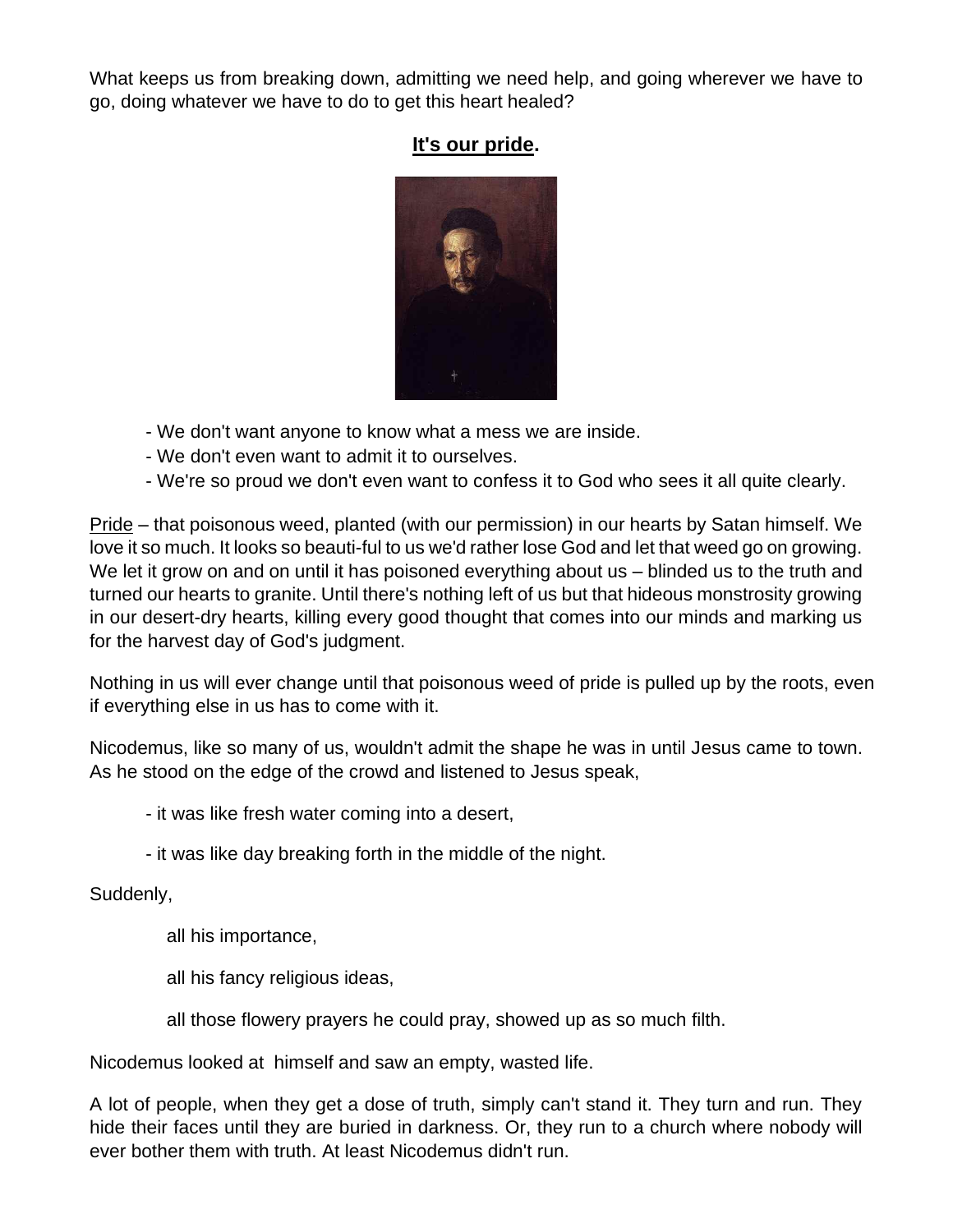What can I say when I look at Jesus and see God in everything He does, and hear God in every word He speaks, and then look at my dried-up, shriveled, fruitless life?

What else can I do but admit that I need help?

But Nicodemus tried what so many of us try, instead of surrendering all the way. He went furtively to Jesus with his mask still on, hoping to keep all the goodies of this world and have God too. Hoping that Jesus would give him God without making him pull up that hideous poison plant of pride. Hoping the conversation would run something like this:

# *"Rabbi, we know you're a teacher come from God, for no one can do these signs that you do unless God is with him."*

#### *John 3:2*

*"That's right, Nicodemus. I'm glad you recognized that. Now what can I do to help you?"*

*"Well, teacher, there's something missing in my life. I thought maybe you could give me that extra touch I need."*

*"Of course I can, Nicodemus. All you need is to think more positive thoughts. When you wake up in the morning just repeat this sentence: 'God is in everything, God is in me.' It will make a great difference. And then, Nicodemus, go out and get involved in the great challenges of our day. Join hands with the forces of good and your life will be fulfilled."*

And Nicodemus would have gone home a twofold child of Hell, more blinded by pride than ever.

But the conversation didn't go that way. Jesus loved Nicodemus. He understood the battle the man was having with his pride. So He told Nicodemus the exact truth he needed to hear:

# *"Truly, truly, I say to you, unless one is born anew he cannot see the Kingdom of God.*

*That which is born of the flesh is flesh, and that which is born of the spirit is spirit. Do not marvel that I said to you, 'You must be born anew.'" John 3:3 &6-7*

You don't need improvements, friend, you need life! A whole new life.

Patching will never do it. There's nothing in your life that can be patched.

It's no good. Leave it behind and be born anew.

Nicodemus, like so many of us, really thought he had something.

- He knew it wasn't enough.

- He knew there was an emptiness.

But he was rather proud of his life as it was. To him, and to all of us who are in his shoes, Jesus says,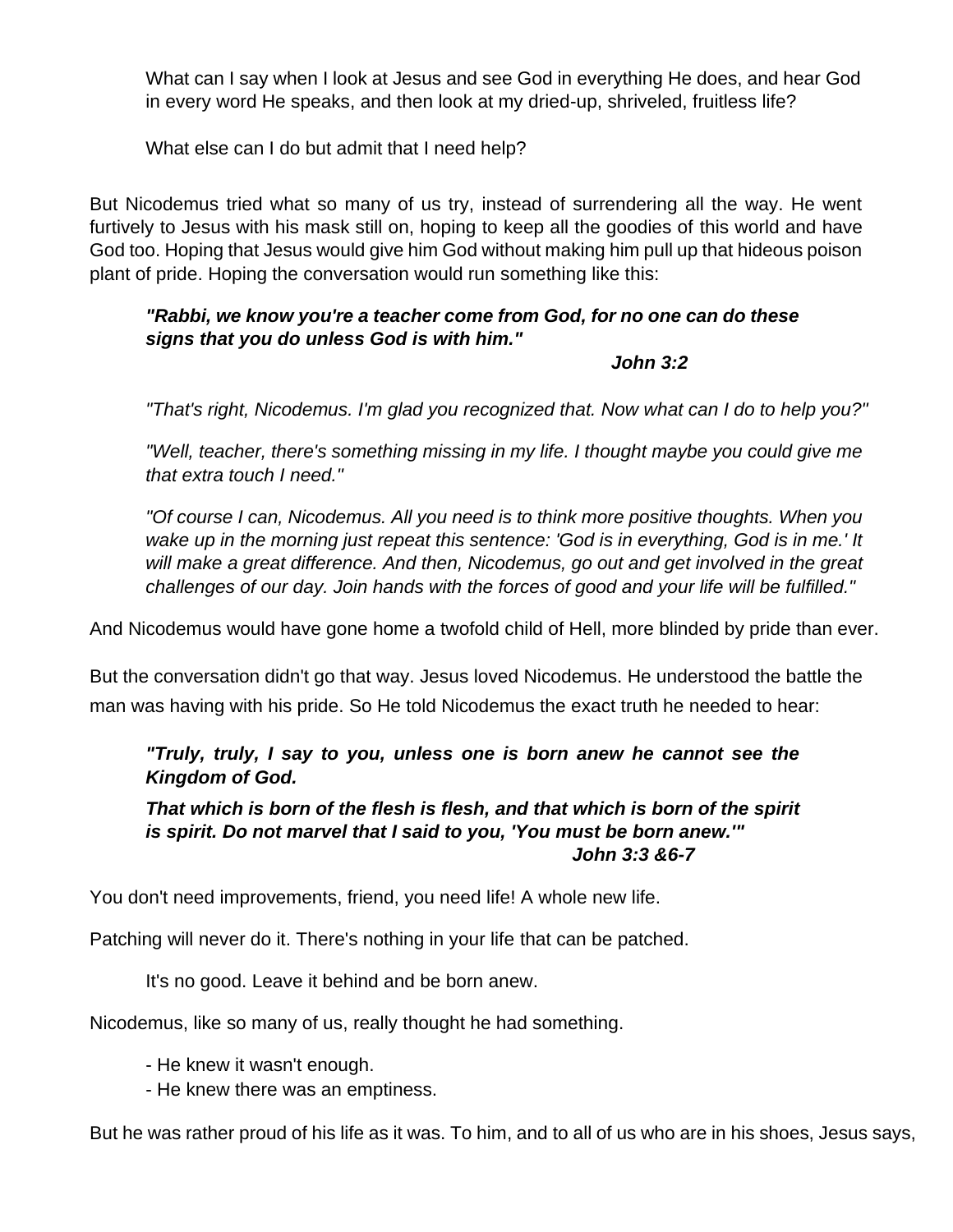"Dump it, and be born again."

That fancy life of yours is flesh, and flesh can neither see nor enter the Kingdom of God. You must be born of the Spirit. The Spirit of Jesus Himself has to come in and replace that fleshlife and take over and rule. And this is the miracle that has not happened in a good many lives reading these words because you refuse to let it happen.

You want to go on patching, patching, patching.

And what do you have for all your patching?

Underneath the facade of piety and happiness that you show to the world, you are the same mess that Nicodemus was, until Jesus told him, as He's telling you now, *"You must be born anew."*

This new birth is something that God will gladly give you,

- if you will reach out and receive it,
- if you'll turn your heart away from flesh and lift it to the Spirit of God who is with you now.

#### **To the Spirit of the Christ who is knocking on the door of your heart at this moment.**



To be born anew is to withdraw your heart from everything else and fix it on Jesus.

Nicodemus wanted to drag his pride with him, just as many of us are trying to do. He wanted to keep all the fine accomplishments he had achieved for himself in this world.

But Jesus said,

#### *"You have to be born out of all that into God. Take your eyes and heart off those things and get them on me."*

It's so simple, so uncomplicated.

Yet how few are willing to give up their abominable pride – let go of everything and take hold of Jesus!

*"How can a man be born again when he is old? I've lived this way all my life.*